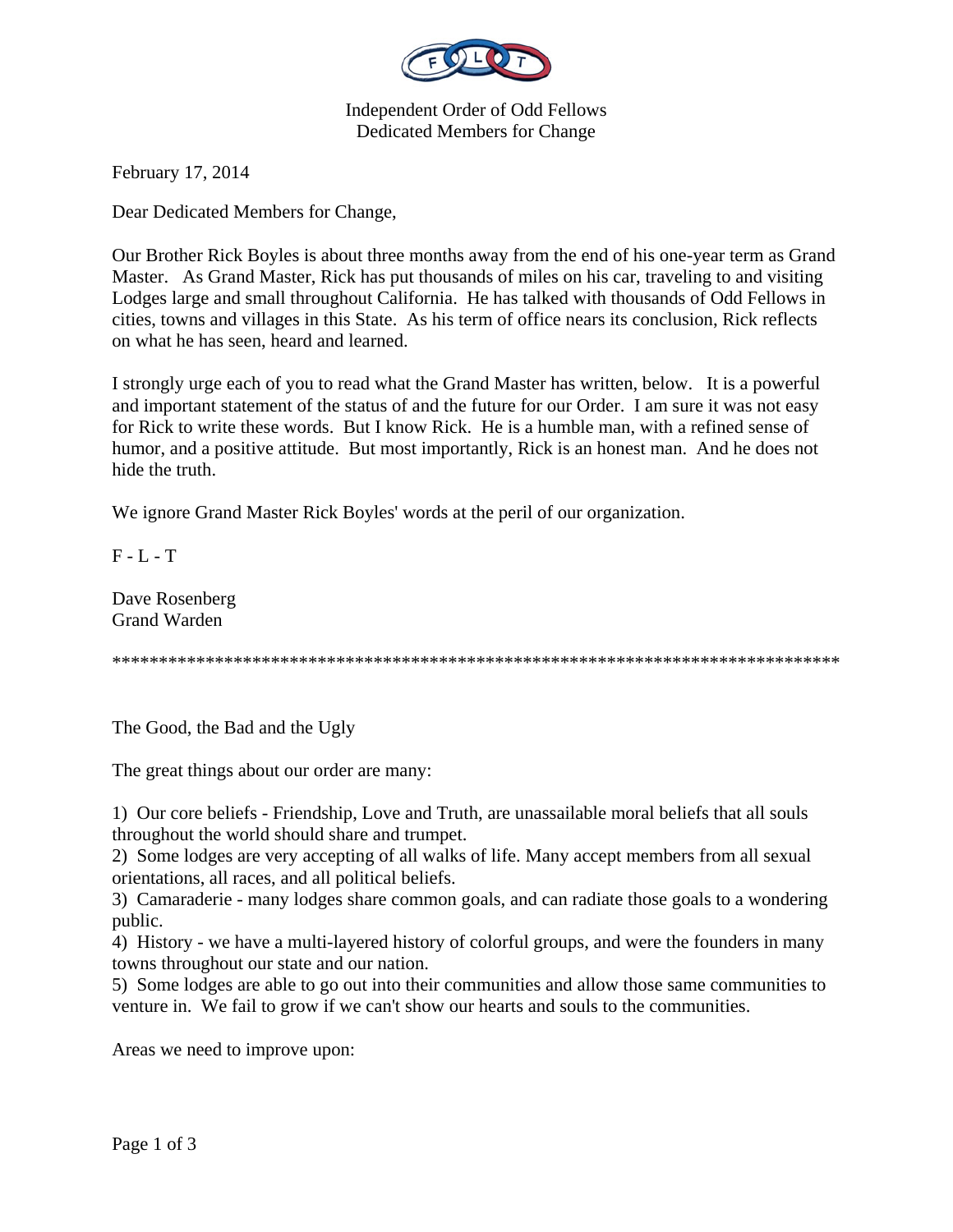

Independent Order of Odd Fellows Dedicated Members for Change

1) Politics: why do we as an order seem to think that all of us are part of one political ideologue? I often get right-wing diatribes from various members and I find this amazingly scurrilous. Do we really think this is acceptable or morally correct?

2) Failure to see the bigger picture: Many of us sit in our individual lodges and act like we are in our own little worlds. We wonder why we as an order are shrinking, and yet, often times, neighboring lodges don't even interact.

3) Factions: We seem to have become a shrinking order with warring factions. It has gotten me very depressed at various times throughout the year. One side will pick on the other side, and forget that all of us are of the same group. We should not lose sight that all of us are brothers and sisters, and together we survive, while divided we inevitably fail.

4) Resentment towards anyone not exactly the same: Some members and therefore some lodges only want individuals that think just like they do. This was not always the case. It should seem obvious that this is one of the ways in which we are failing. It's hard to grow if all we do is seek out the 1% who share our own political beliefs.

5) Denial of the Modern World: Because the average age of our members is 70 years old, our average event is focused around 70 year old thinking. No one seems to see this as incongruous with the outside world. I actually have listened to Ethel Merman played at some of our events. Of course, for those of you modern members, Ethel Merman was big in the 30s and 40s. Apparently, none of our members want to listen to music from the last half century. Some people glorify tuxedos and long dresses. Nowhere else in the modern world do folks dress like this any longer, unless you are James Bond playing five card stud in Monaco. Time to wake up. 6) Racial and Sexual Prejudice: I actually have had a popular statewide person pull me aside and tell me his favorite racist jokes. I try to be congenial with this person but each time it happens, I feel myself cringing. The worst part about it is that I know this person tells these jokes to more than me. What is even more ludicrous is that I have heard this person tell racist jokes to people of the same race! Amazing.

7) Inability to React: Some of us perhaps due to our advancing age, or our own complacence with our lodge or our group, or our exalted title within the group have an inability to react to anything. If our lodges are sinking, we smile and do nothing. If our group's membership is sinking, we smile and do nothing. If our fellow members are besmirched and made fun of, we smile and do nothing. In all instances, we smile and do nothing. One such person when I pointed this out to them said "what can one man do"? In reality, I have seen that one man can do a lot. It seems like the rest of us are just too tired or lazy to try.

8) Mental Impotence and a flat denial of reality: Some lodges and some of our units don't even seem to acknowledge the diminution of members. One member said that he does not want anyone who does not think like him. I doubt that his opinion is isolated to only him. In reality, in order to grow, we need to go forward accepting of reality and learning to accept the goodness in all people, not just those we agree with.

Dear Members, I will be out of office soon enough and another Grand Master will take my place, but if we refuse to make changes we will fail completely. It really is inevitable. If all you want is the same old status quo, then be prepared to sink into the oblivion of your own creation. You